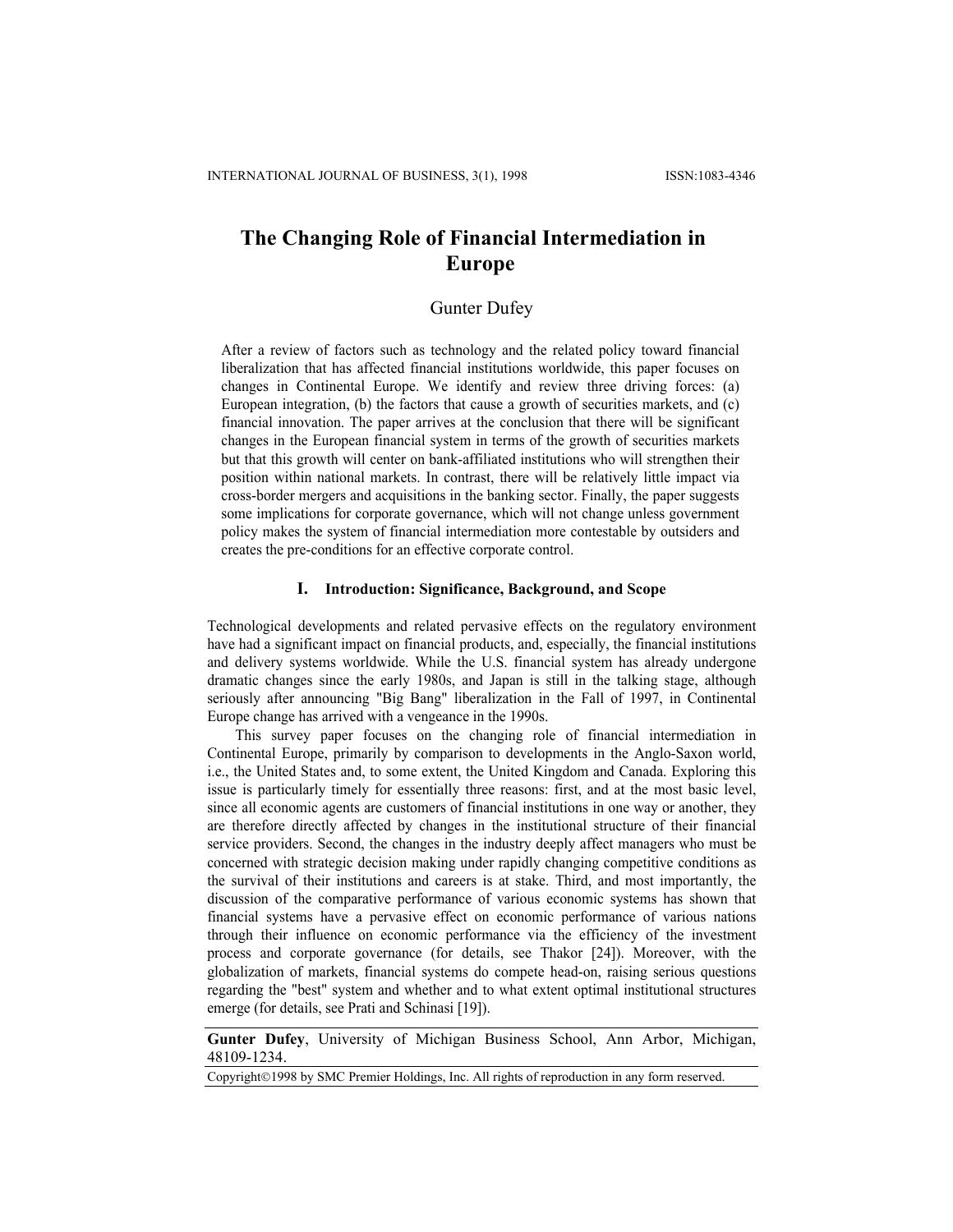Technology had not only an impact on financial institutions and products, it also affected the general trend toward liberalization of regulatory policies in profound ways. While it is difficult to trace all the complex sources of financial market liberalization, there can be no doubt that advances in communications technology played a significant role. It is well known that politicians, members of the bureaucracy, as well as established competitors tend to strongly resist deregulation. Yet, at various degrees and times since the 1970s, liberalization has been a dominant force that shaped financial systems, first of industrialized countries and increasingly of those countries that are now labeled "emerging markets."

A review of the history of the liberalization process in financial markets shows that a large part of the phenomenon has been compelled by the fact that improvements in communication technology allowed at least larger customers increasingly access to alternative markets outside of their own jurisdiction. The concomitant erosion of business opportunities in domestic markets caused the established competitors to try to follow their customers and expand operations abroad. Such attempts, however, created the lever of "reciprocity," where host countries demand, in turn, freedom for their own banks to operate in the other country. As a consequence, this shift in the attitude of existing competitors caused a change in the precarious balance between those who defend the status quo and those who prefer liberalization and it ultimately allowed the latter group to gain the upper hand.

Technology has also changed the cost-revenue structure of delivering financial services. Indeed, as will be shown in more detail below, new and modified financial products have begun to alter the competitive equilibrium among financial institutions.

While technology has impacted financial services worldwide, financial structures in Continental Europe have changed at a much slower pace than in the United States, largely because liberalization has progressed at a slower pace. To wit, exchange and capital controls in most European countries, except Germany and Holland which liberalized external transactions in the early 1960s, were not abolished until the mid and late 1980s. Further, significant sectors of the financial services industry have been in the hands of national or regional governments and, therefore, insulated from competition in the markets for risk capital. In many European countries, controls were maintained over interest rates and the scope of permissible business activities was liberalized only slowly.

However, in the 1990s change arrived in Europe at a rapid pace due to the extension of the European Union "harmonization" rules to services, the rapidly increasing globalization of commercial activities of European corporations, and a host of other events.1 This paper analyzes the changing role of financial intermediation in Continental Europe. Specifically, after presenting outlines of the current U.S. and European systems in their comparative context, we shall review three driving factors that are shaping financial intermediation in Europe: (1) European integration, (2) factors promoting securities markets, and (3) financial innovation.

We will conclude with an attempt to sketch the outlines of the evolving system of financial intermediation in Continental Europe, particularly the quest for new strategic approaches among financial institutions, and provide an educated guess as to possible implications for corporate governance.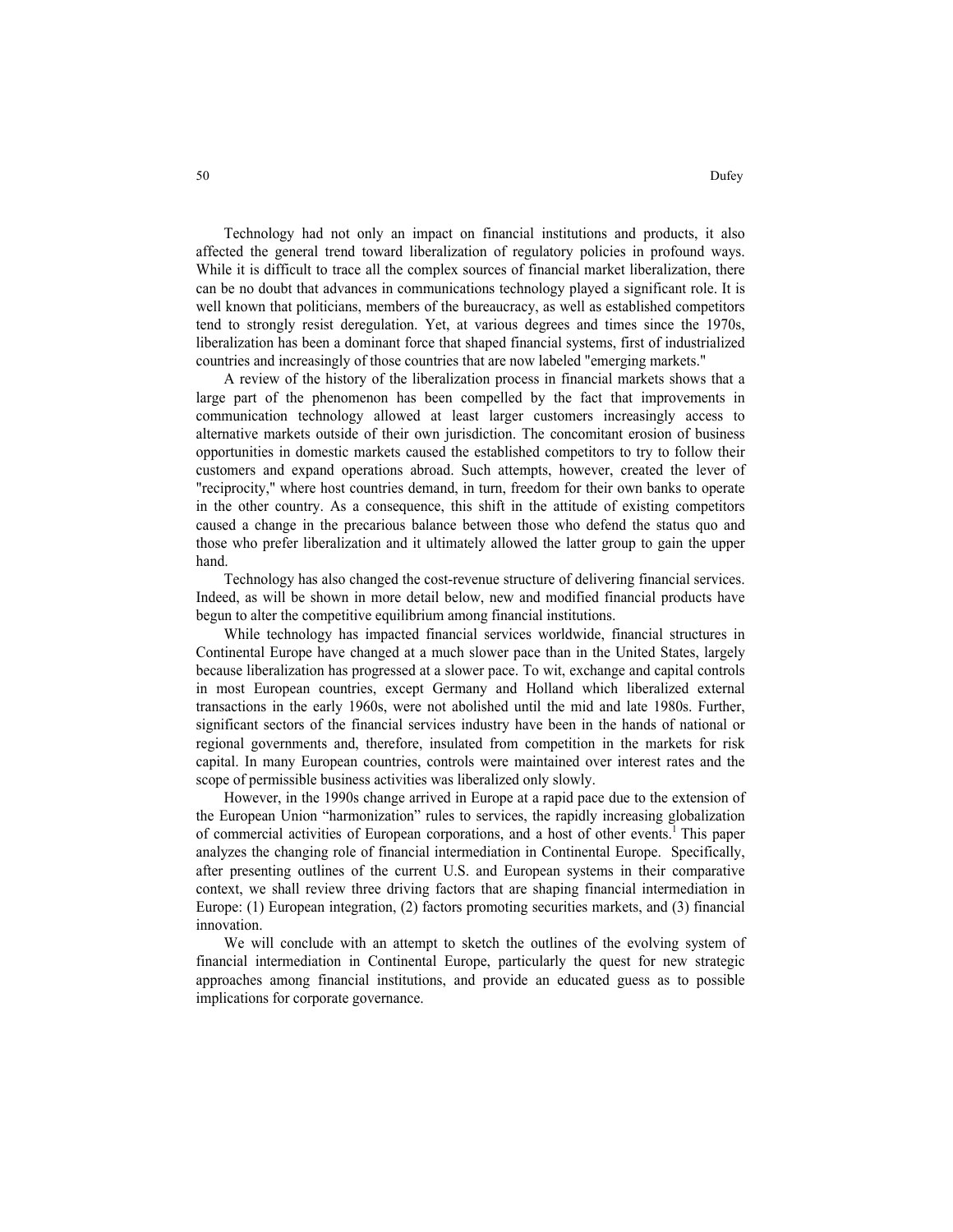### **II. Comparative Context**

When one endeavors to analytically compare national financial systems, it would be a mistake not to take into account the factors that have historically shaped the various structures, and this is particularly true with respect to a comparison of the United States and Europe. Indeed, for readers who look at this issue from a US perspective, it is useful to be reminded that it is the financial system of the United States that exhibits unique features which can only be explained through its particular historical development (Allen and Gale [2] Chapters 2, 3 and sources cited therein. See also Calomiris [5]).

Without venturing too deeply into the issue of historical causation, it is fair to say that given the unique conditions of the United States, especially its size and the fact that it was populated by immigrants who left their home countries because they did not like many aspects of established order, it is not surprising that the financial system differed from those found in Europe. The U.S. body politic developed early on a strong distrust of powerful financial institutions. Thus, during the  $19<sup>th</sup>$  century the U.S. banking system evolved in a highly fragmented way, unlike Canada, the United Kingdom, and the countries comprising Continental Europe with their large, nation-wide banks who had "universal" business powers (see Tilly [25]). Individual states in the United States retained a great deal of power on chartering banks, branching powers etc. and the Federal Government, in spite of some attempts, did not play a significant role until much later.

Even the Federal Reserve System, as it emerged in the early  $20<sup>th</sup>$  century, was de jure very decentralized, although the inherent logic of a national monetary policy ultimately compelled de facto concentration of policy making powers in Washington, D.C., and in New York, for the execution of the policy. The McFadden Act (1926) prohibiting interstate banking as well as the Glass-Steagall Act (1933), which established the strict separation between commercial banking and capital market activities, further weakened the banking system. However, it is often forgotten by casual observers, that the weak and fragments system of commercial banks also brought forth a very competitive sector of investment banks that learned to thrive on "living by their wits instead of other people's deposits."

While we pointed out the contrast between the United States and Europe in terms of historical development of the respective financial systems, this should not leave the impression that the European system of financial intermediation is characterized by a few monolithic financial institutions. Those obviously exist; each of the Continental European countries has a number of universal banks which effectively operate on a national scale. However, overall their market share is by no means dominant, when compared to the United Kingdom or Canada, for example.

Largely because of a reaction against the perceived power, or inadequacies of the large, private universal banks, in each country one finds today a number of publicly owned financial institutions that provide at least sectoral competition. Thus, virtually every Continental European country has an expansive system of savings banks, often owned by regional and municipal entities and cooperative financial institutions owned by their members/customers as well as variety of special purpose financial institutions, frequently owned by national governments.

Furthermore, in each European country there is a financial institution attached to the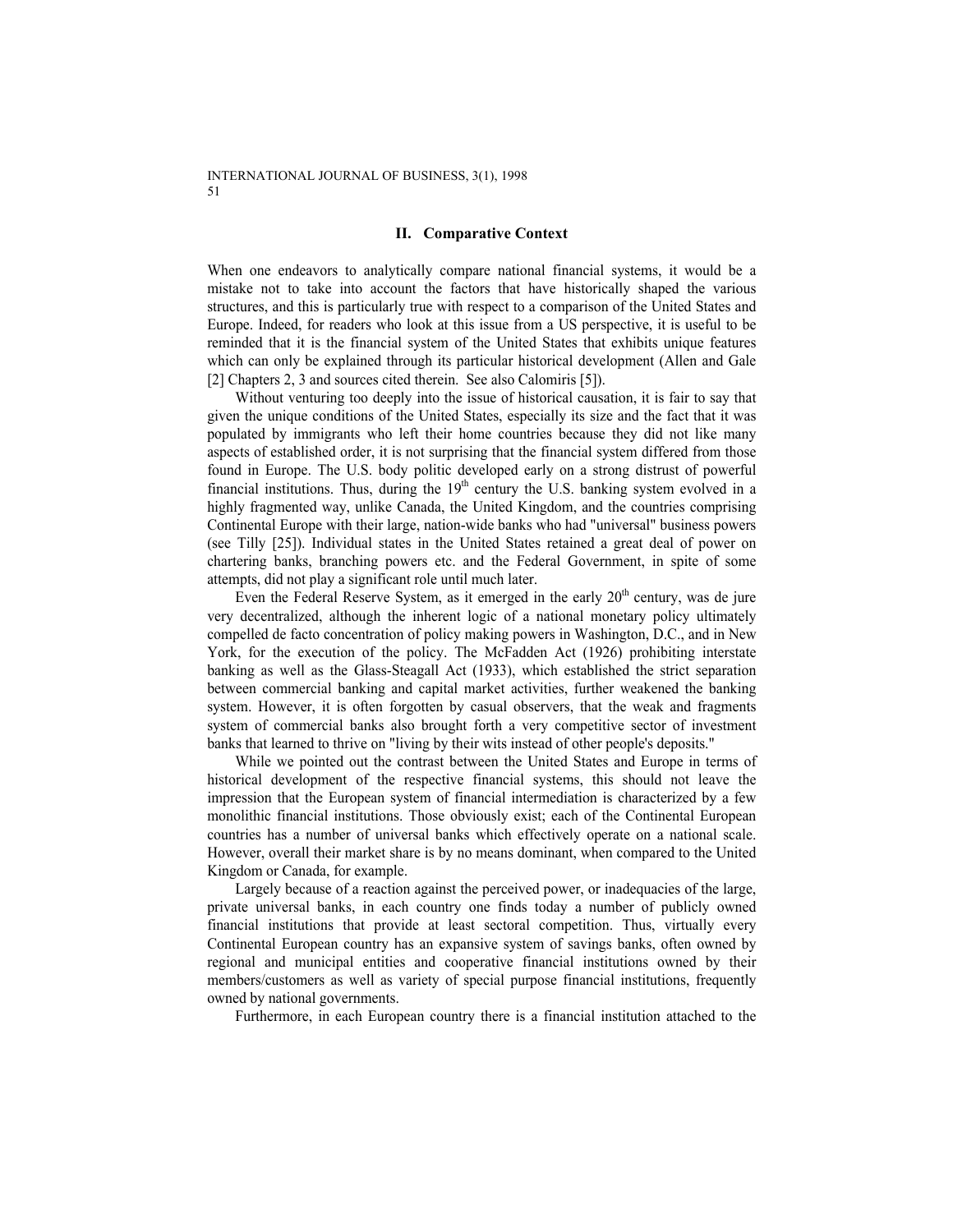Postal System with significant market share in deposits and small money transfers. As a result, in each country there is currently a vibrant public debate which has percolated up to a European-wide level, where powerful constituencies argue that various financial institutions under governmental ownership provide unfair competition for privately owned banks.

Foreign owned institutions do play a role in all European markets, a small role in commercial banking (less than 3 percent), but a significantly more substantial role in investment banking. The structure of financial institutions is further affected by a fundamental regulatory difference between Continental Europe and the United States: in Europe banks are defined as **credit-granting** institutions. In the United States it is **deposit taking** that is the regulatory criterion for a financial intermediary that carries the label "bank" with all its implications for regulation but also implicit or explicit government underwriting of the risk of failure.

The legal definition, of course, has wide-ranging implications with respect to the structure of nonbank financial intermediaries (NBFI's). In the United States, for example, institutions such as the captive finance companies of not only the auto companies but many other industrial enterprises (General Motors Acceptance Corporation, GE Capital, Ford Motor Credit, and many others which often reach the balance sheet size of major commercial banks) play a major role in the financial intermediation. Their role is being played by specialized banks in the European markets. However, the more uniform regulation in Europe has also affected adversely the diversity of products and cost structures, in contrast to the United States.

While public support, and even ownership and sponsorship for financial intermediaries is not unheard of in the United States (to wit, the Farm Credit System, the Federal Home Loan Banks, and Federal Government sponsored mortgage institutions such as Fanny Mae), the extent and role of such institutions is dwarfed by publicly owned banks in various countries on the European continent.

Similar to the United States, Europe has, of course, an extensive sector of insurance companies, both casualty and life. However, there seems to exist a much closer cooperation between insurance companies and banks which goes as far as extensive cross-holdings of equity stakes and the coordination of commercial policies and alliances, culminating in the concept of "ALLFINANZ," i.e., the comprehensive product offerings of the "financial supermarket."

The most significant driver of change in financial intermediation in Europe is European unification, which goes far beyond the general trend toward liberalization of financial markets, referred to in the introduction. From a historical perspective, while exhibiting some common features, European national markets have been characterized by being closely segmented according to national (and to a certain extent even regional) lines. The factors are primarily (a) regulatory regimes imposed by national governments, and (b) different monetary systems. Interestingly, governmental borrowers and large corporate entities had, over the years, managed to escape this segmentation by plugging into the emerging global offshore markets (see Dufey [11]) while medium size enterprises, local and regional governments as well as retail consumer markets remained captives of segmented national markets.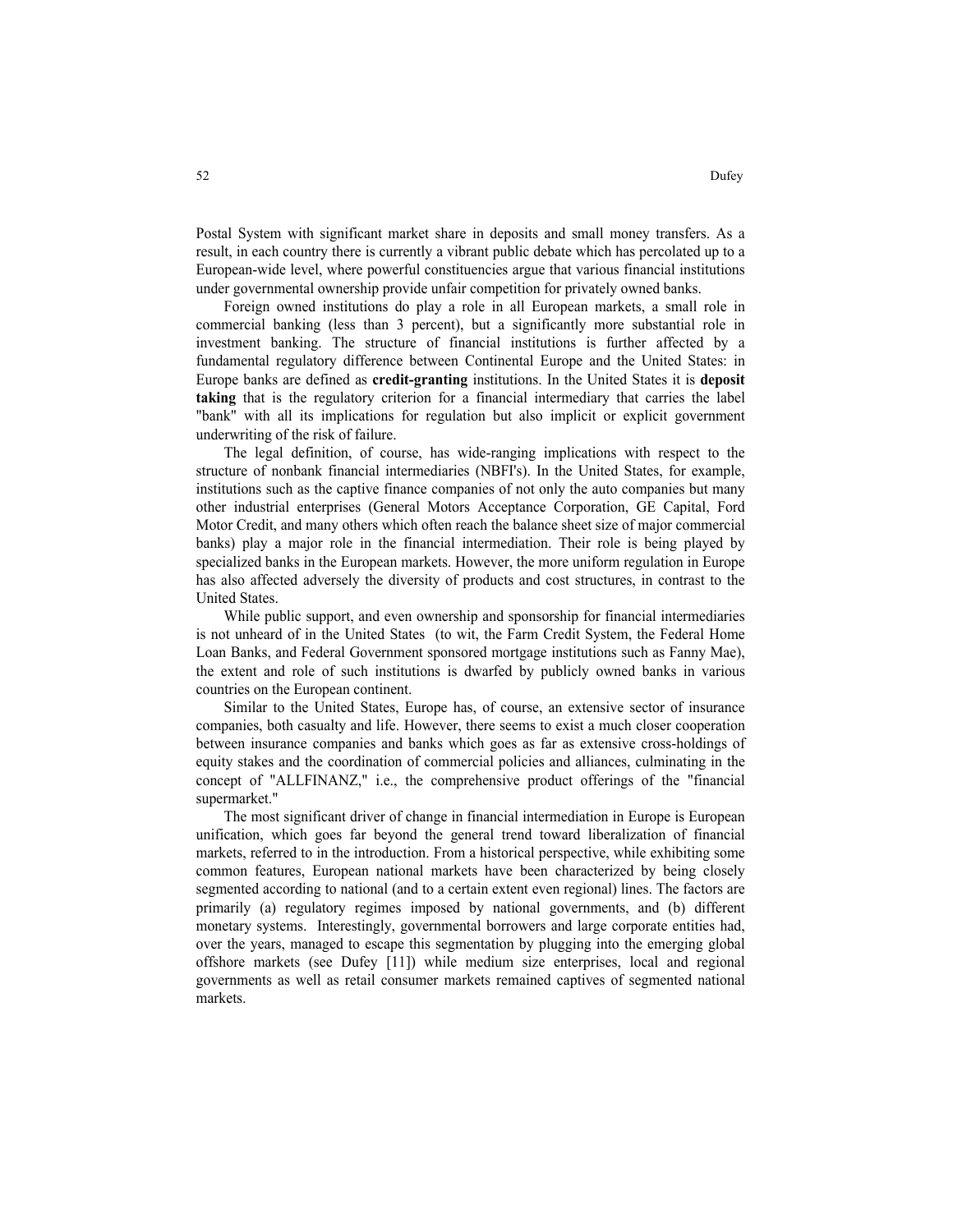### **III. European Integration**

The state of affairs outlined in the previous section held even after several relatively modest attempts to harmonize regulations affecting financial markets went into effect early on, for example, by the First Banking Directive of 1977, which provided a common legal definition of "credit institution." While the definition comprised commercial banks and some non-bank financial institutions, it definitely left out insurance and securities transactions where vastly different structures among national markets prevented any agreement on a European level. It was not until the "1992 Initiatives," when the European Commission pushed through a number of specific rules designed to promote financial market integration through harmonization. These regulations comprise three basic principles:

First, EC directives and recommendations establish that **cross-border trade** in banking, securities, and insurance services will have to be **liberalized**. National laws and regulations, to the contrary, must be altered.

Second, the EC 1992 directives introduce a general license, or principle of a "**European passport**" for providers of goods and services. Thus, institutions authorized to operate in one individual EC member country have the right to establish themselves in other countries and operate throughout the community.

Third, while home country authorization and supervision is fundamental, in a number of crucial areas **minimum community standards** will have to be followed by all institutions operating in the EC.

As of 1997, even with the implementation of these important initiatives, European financial markets nevertheless have remained segmented, with national banks retaining their strongholds in providing retail banking services and markets for debt and equity securities maintaining distinctly national characteristics. When it comes to assessing direct forms of intermediation via fixed income and equity markets, the first distinguishing fact when comparing U.S. and the European situation is that institutionally the market in Europe is dominated by universal banks. There are very few merchant banks and those that exist play more the role of specialized boutiques than independent, competitive players as the "bulge bracket" houses such as Merrill Lynch, Morgan Stanley, Goldman Sachs, and others in the United States.

As far as securities markets are concerned, data in Table 1 show that much more financing is done through intermediaries rather than through securities markets. While governments borrow in securities markets extensively, especially at the national level, European private entities tended to finance their activities through bank loans. Obviously, there are significant differences in terms of size: while large companies tend to borrow relatively more in the securities markets and very large companies do so beyond the confines of their national markets, medium size firms and most local government entities stay within their national banking markets. And while it is true that small and medium size firms in the United States also borrow largely from banks (Calomiris [5]), there are significant differences in degree.

If we look at fixed income markets issued by private entities in Europe, the bulk of such paper is issued by financial institutions. Thus, while bonds accounted for less than 6 percent of nonfinancial firms in France and less than 1 percent in Germany, they accounted for just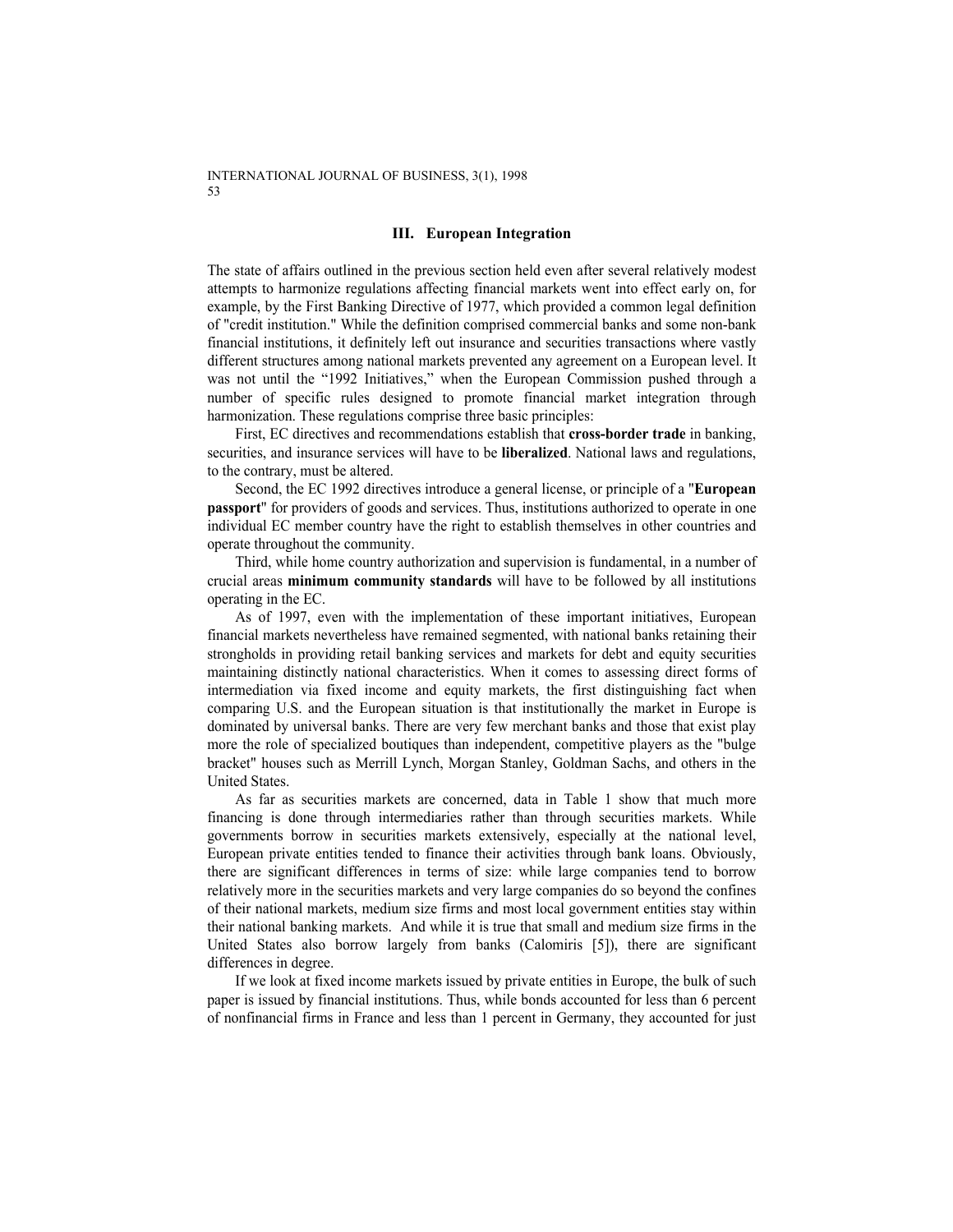under 20 percent of the total liabilities of U.S. nonfinancial entities. In particular, there is nothing in Europe that resembles the huge commercial paper (CP) market through which many large U.S. companies efficiently satisfy their working capital funding needs. CP markets in Europe have only come into existence in the 1990s and they remained small and fragile.

| Table 1                                                          |
|------------------------------------------------------------------|
| Regional Comparison of Liability Structure (as of year-end 1995) |

| Country | Popula-<br>tion | <b>GDP</b><br>(US\$Bn.) | (US\$Bn.) | Total Assets* Equity Share Debt Share<br>$\frac{6}{6}$ of Total | $\frac{6}{6}$ of Total | <b>Bank Assets</b><br>$\frac{6}{6}$ of Total |
|---------|-----------------|-------------------------|-----------|-----------------------------------------------------------------|------------------------|----------------------------------------------|
|         | (Mn.)           |                         |           | Assets)                                                         | Assets)                | Assets)                                      |
| U.S.    | 2633            | 7253.8                  | 22865.1   | 30.0                                                            | 48.1                   | 21.9                                         |
| Japan   | 125.2           | 5114.0                  | 16375.2   | 22.4                                                            | 32.5                   | 45.1                                         |
| EU11**  | 286.1           | 6803.9                  | 21084.2   | 10.1                                                            | 33.2                   | 56.8                                         |

\* Assets include bonds, equities, and bank assets. Domestic and international debt securities shown by nationality of issuer.

\*\*Includes Germany, France, Italy, Belgium, Netherlands, Spain, Portugal, Austria, Finland, Ireland, Luxembourg, and Ecu.

Source: "Currency & Bond Market Trends," Merrill Lynch Global Fixed Income Research, September 25, 1997.

It is difficult to come up with easy explanations for this lack of fixed income markets, but one cannot help but recognize that the system of universal banks in Europe internalizes competition between bank loans and commercial paper issuance within the large universal banks, while in the United States they have been institutionally strictly separated and follow quite different competitive dynamics.

As to equities, European securities markets are known for a seeming aversion to equity, both by issuers as well as investors. While part of the bottlenecks are attributable to limitations on the investor's side, there is no doubt that companies often held by families, or other controlling shareholders as well as managers have a strong preference for internal financing because of cost and, more importantly, control reasons. Except for some of the smaller countries such as The Netherlands and Switzerland, the relatively unimportance of the European equity markets are represented by capitalization data as shown in Table 2.

 This state of affairs has often been labeled as lack of an "equity culture". On the demand side, households play a very limited role as holders of equity. While the reduction in terms of households holding equities is virtually a worldwide trend, data show that even when indirect holdings via mutual funds and similar structures are taken into account, European investors prefer fixed income assets and funds to equities. While there is some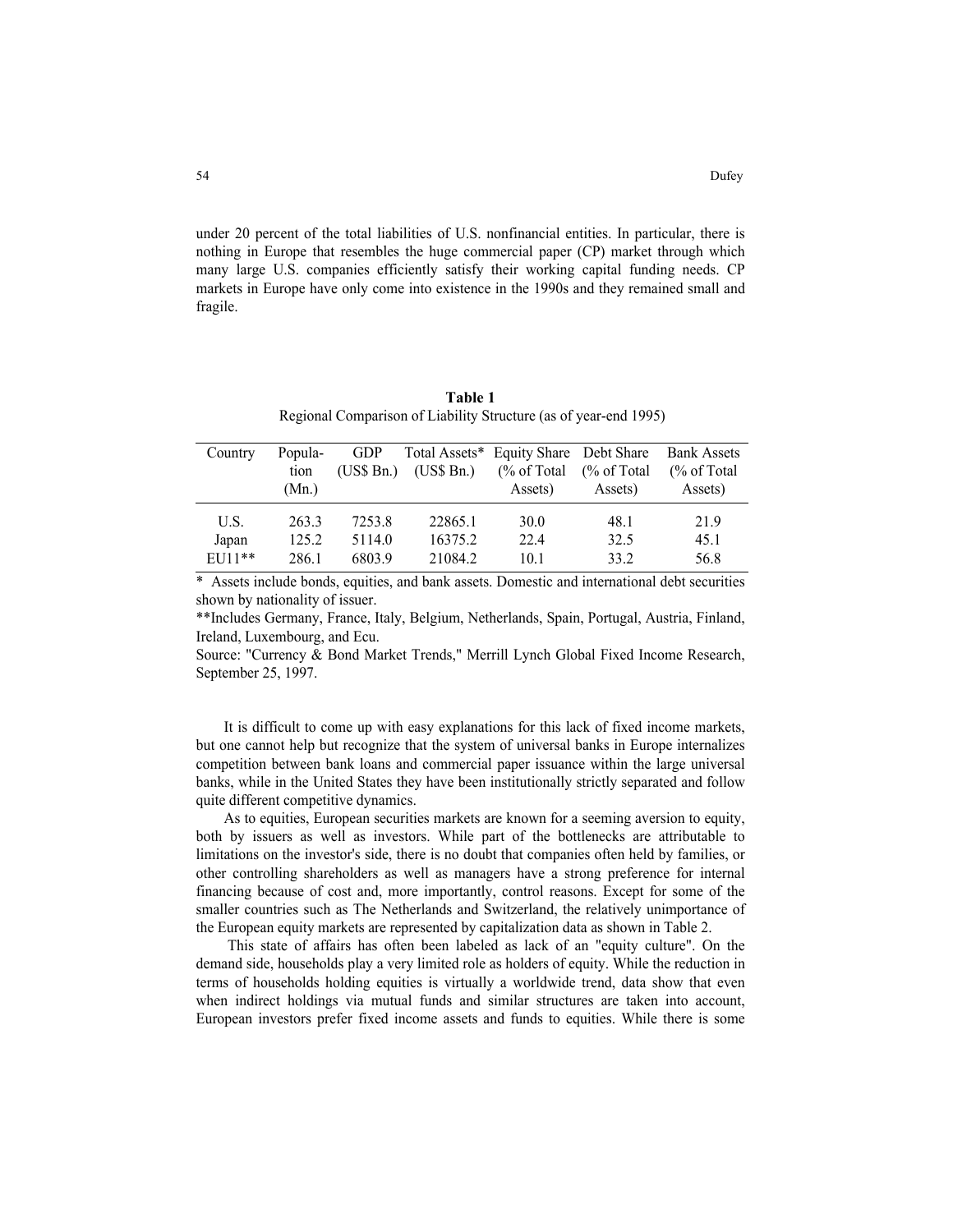evidence that such behavior may have changed somewhat as of the mid-1990s, the trends are too recent to draw strong inferences. There are many reasons for the traditional aversion of households to invest savings in securities in general, and equities in particular. If one is to dig deep into cultural perceptions, there is the history of two world wars which have wiped out equity values, although fixed income holdings did not fare much better. More difficult to argue, however, is general risk aversion. A detailed look at European financial markets shows that there are significant segments of the saving public that is quite willing to take on highly risky securities in the form of traded derivatives for which retail markets have evolved in Europe to a much greater extent than in the United States, for example. Furthermore, there are surprisingly large "grey" capital markets which seem to produce a never-ending stream of deals that often turn into disastrous experiences for investors.

| Country             | Companies listed | Market capitalisation | $%$ of GDP |
|---------------------|------------------|-----------------------|------------|
|                     |                  | (USD billion)         |            |
| Spain               | 387              | 222.8                 | 41.6       |
| France              | 702              | 540.6                 | 38.2       |
| Germany             | 802              | 608.3                 | 28.2       |
| Italy               | 335              | 236.8                 | 21.5       |
| <b>Netherlands</b>  | 380              | 346.1                 | 96.1       |
| United Kingdom      | 2,091            | 1,614.1               | 155.5      |
| EU (15 countries)   | 6,604            | 4125.0                | 52.9       |
| EMU (11 countries)* | 3373             | 2234.0                | 35.6       |
| Canada              | 2,383            | 805.7                 | 152.5      |
| Japan               | 3,027            | 5,010.0               | 119.2      |
| United States**     | 8,782            | 7,660.1               | 110.6      |

**Table 2**  Top International Equity Markets (Market capitalisation as % of GDP, end of 1996)

\*based on a broad EMU, including southern Europe

\*NYSE + NASDAQ

Source: Deutsche Morgan Grenfell, "German Equities," Oct. 1997, p. 11.

Nevertheless, the bulk of household savings goes to banks, some into fixed income securities and little into equities. One of the reasons is effective taxation. By the letter of the law income from securities is subject to taxes, while capital gains for individual investors are largely nontaxed or tax-deferred. In a number of European countries, however, taxpayers largely avoid and indeed evade paying taxes on interest income, either through simple nonreporting of income or by holding securities and bond funds outside of their country of residence, with the most popular locations being Switzerland and Luxembourg.

Will European integration cause significant differences in this respect? While a number of pundits predict a flourishing of equity markets in this new world of a Europe united by a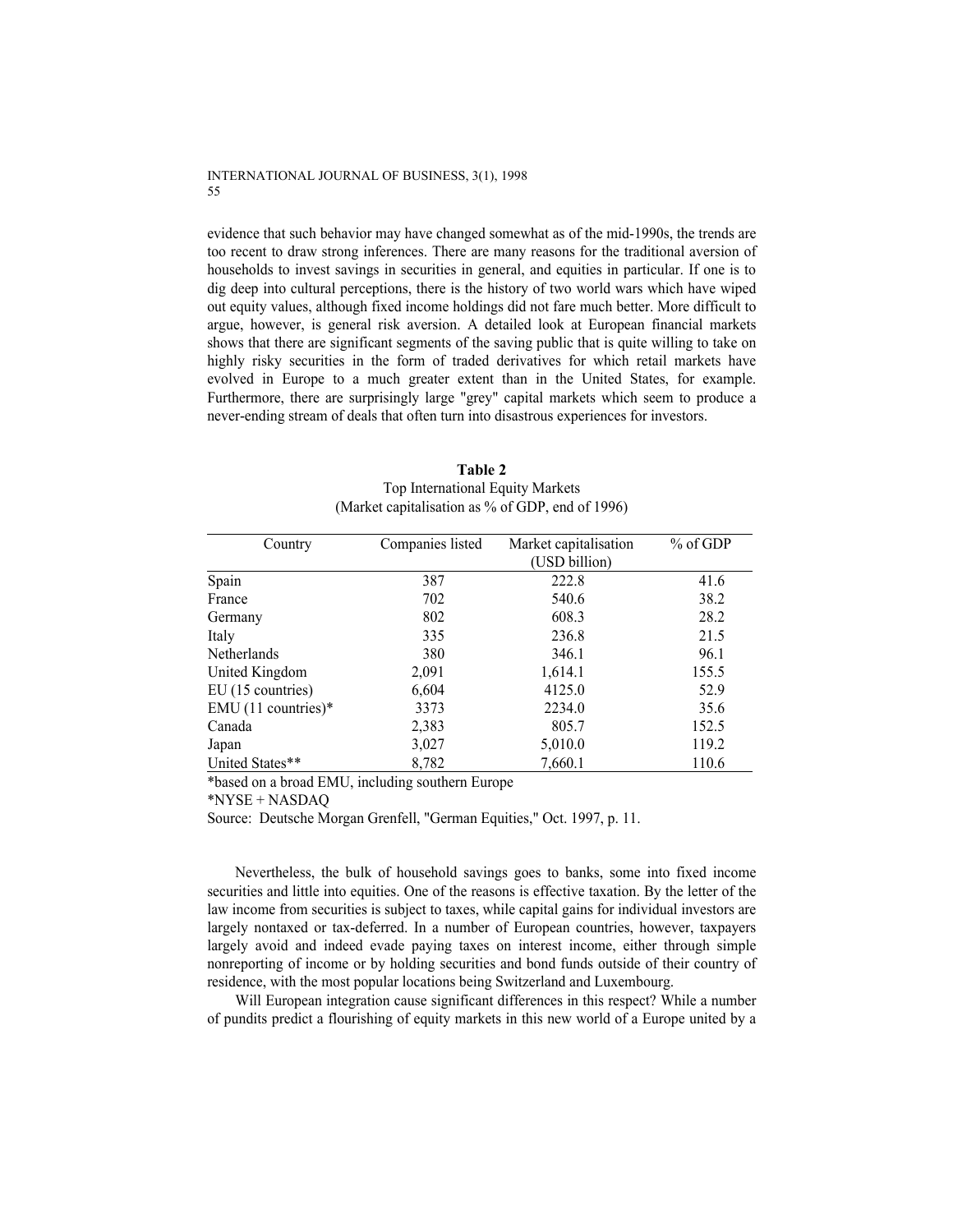common currency, history counsels caution. The reasons are simply that a common currency has positive effects primarily on fixed-income vehicles, from bank deposits all the way to short-term and longer-term bonds. Equities, representing claims on real business activities, are much less sensitive to nominal changes in the value of currencies: while there is an extensive debate about the suitability of equity investments as a hedge for inflation and currency volatility, the performance of equity markets tends to be inversely correlated to exchange rate changes, especially over longer periods. While we recognize that there are a number of arguments for the relative growth of securities markets in general and equity markets in particular, we believe, as will be shown in the next section, that they largely stem from changes independent of the introduction of a common European currency.<sup>2</sup>

### **IV. Factors Promoting Securities Markets**

While we have looked so far at historical developments and current characteristics of European securities markets in contrast to the United States, this survey would be remiss not to take account of some changes and developments that may profoundly affect securities markets and the nature of financial intermediation in the future. Fundamentally, we see four major forces at work which will affect this particular dimension of financial intermediation. First, there are fiscal policy pressures throughout Continental Europe exacerbated by the political quest for a common currency. Secondly, there are long-term competitive forces impacting on the corporate sector which finds itself inherently tied to the fate, foibles, and fortunes of global markets. Third, there is government reaction to both the on-coming Euro as well as global competition. Fourth, population dynamics impose significant stress on traditional retirement systems and the way they are being financed in Europe. Each of these will be discussed individually below.

The debate and commentaries on European fiscal policy dilemmas abound. In virtually all countries, slow economic growth and the increasingly burdensome demands of the welfare state have put tremendous pressure on fiscal budgets in Europe. Given already high tax rates, the political and economic leeway for further increases in revenues by raising taxes is probably impossible. While these dilemmas are independent of the forthcoming European monetary unification, the advent of the Euro and the need to reasonably comply with the benchmark set by the Maastricht Treaty give these issues a particular urgency.

It is not surprising, therefore, that increased privatization of state-owned enterprises has become a popular means to alleviate fiscal deficits, if only to realize temporary revenues from their sales. For some time there have been debates going on in Europe about the role of the state in various enterprises; and while the resistance to privatization from the political establishment as well as organized labor continues, circumstances have swung the pendulum of public opinion in the direction of a reduced role of the state in commercial enterprise. Much has been accomplished during the 1990s and considerable privatization projects are in the pipeline. However, the impact of privatiation on securities markets is very clear: partially for political reasons, the equity markets have been considerably broadened by placing substantial parts of initial public offerings (IPOs) in the hands of small investors where they were both politically effective and at the same time provided the impetus to strengthen the capital market infrastructures.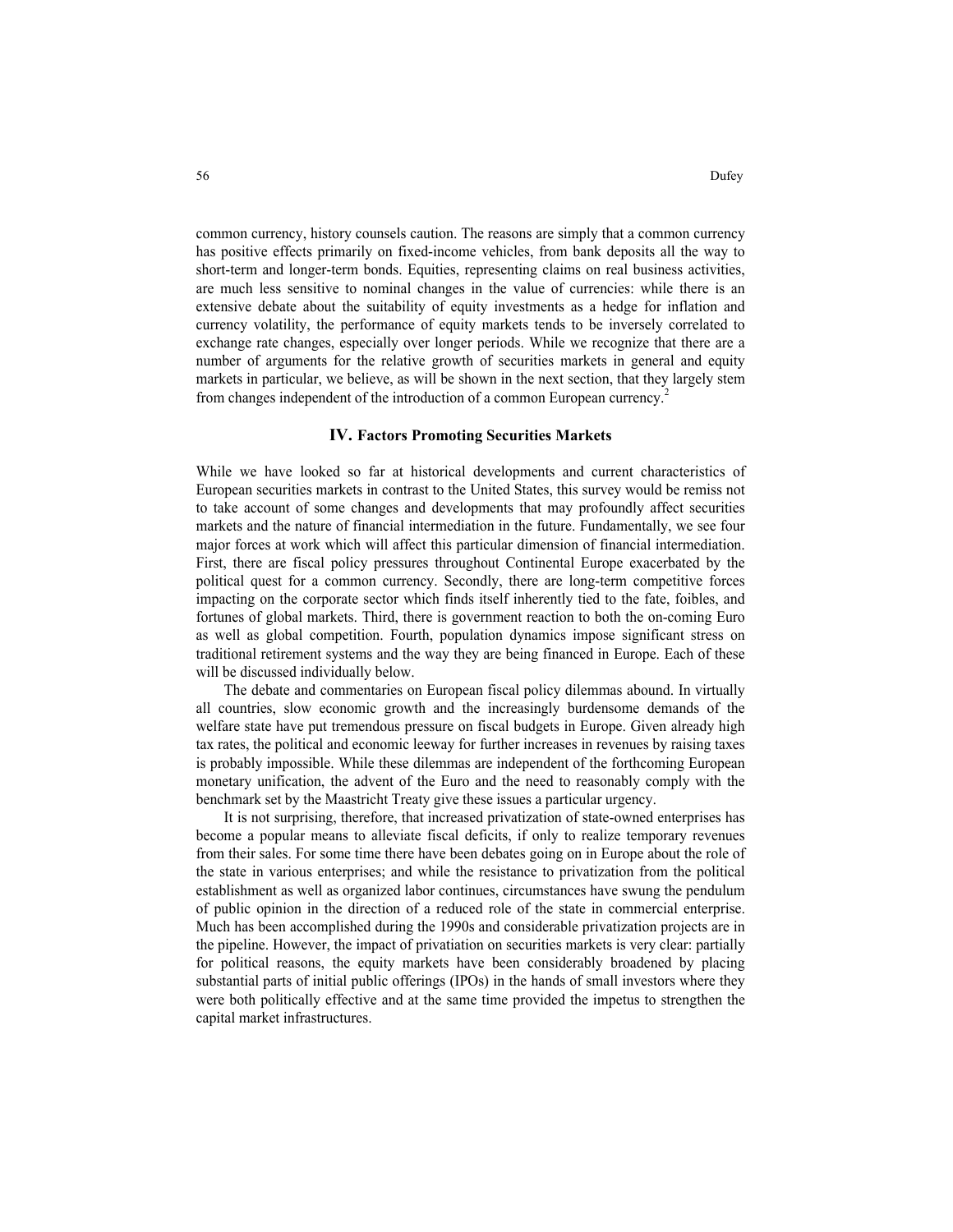As far as the private corporate sector is concerned, many European corporations have recognized that they compete in global markets not only with respect to goods and services but also for risk capital. The price of equity capital is the most important input into the discount rate that determines whether cash flows from new projects are sufficient to add value. Consequently, there is throughout Europe a shift in the pronouncements of top managers toward shareholder value and while one may dismiss some of this talk as selfserving, there is no doubt that management perceives the pressure from competitive capital markets. One has to be blind not to recognize that throughout Europe there are initial signs that companies have become more shareholder friendly in many respects and that the much neglected shareholders is becoming a more important persona in the stakeholder capitalism of Western Europe.

Both the prospective arrival of the common European currency as well as the importance of access to risk capital in a united Europe have compelled governments to change regulations in order to strengthen the infrastructure of their capital markets. Old laws on share repurchases, mutual funds, disclosure regulations, and many other issues are being scrutinized and brought up to date step by step. The reform process is largely driven by the argument that the competition for capital in a Europe with a common currency and harmonized rules on doing business is going to be much fiercer. Meanwhile, traditional securities exchanges pursue new strategies to make themselves more attractive to users, utilizing fully the potential that new technologies offer. Beyond the upgrading of established bourses, one also can observe experiments with new markets to facilitate the access to risk capital for entrepreneurial firms: the Nouveau Marché in France, the Neuer Markt in Germany, and EASDAQ (European Association of Securities Dealers Automated Quotation), a spin-off from the U.S. NASDAQ market.

Last but not least, securities markets are affected by population trends which, together with fiscal tensions, prompt reform of public retirement systems. Unlike in the United States and the United Kingdom where equity markets, including markets for venture capital, get major support from pension funds managed by independent entities, these vehicles hardly exist on the European Continent. As supported by data in Table 3, the pension system is largely based on Social Security pensions that, just like in the United States, are unfunded and supported on a pay-as-you-go basis by levies imposed on current workers.

Unlike in the United States, however, where Social Security only provides for a minimum standard of living, European retirements provide quite generous benefits, including relatively early retirement (e.g., 55 in southern Europe) and benefit levels that endeavor to provide somewhere between 50-70 percent at workers' last income level. With population trends in Europe declining for some time, the burden of paying for such pensions has reached magnitudes (see Table 4) where employment costs become so high that they significantly contribute (a) to high unemployment and (b) to a significant underground, offthe-book economy. Both phenomena cause higher costs for the remaining sectors of the economy and most countries find themselves in a vicious cycle which, given the population dynamics, can only deteriorate in the future.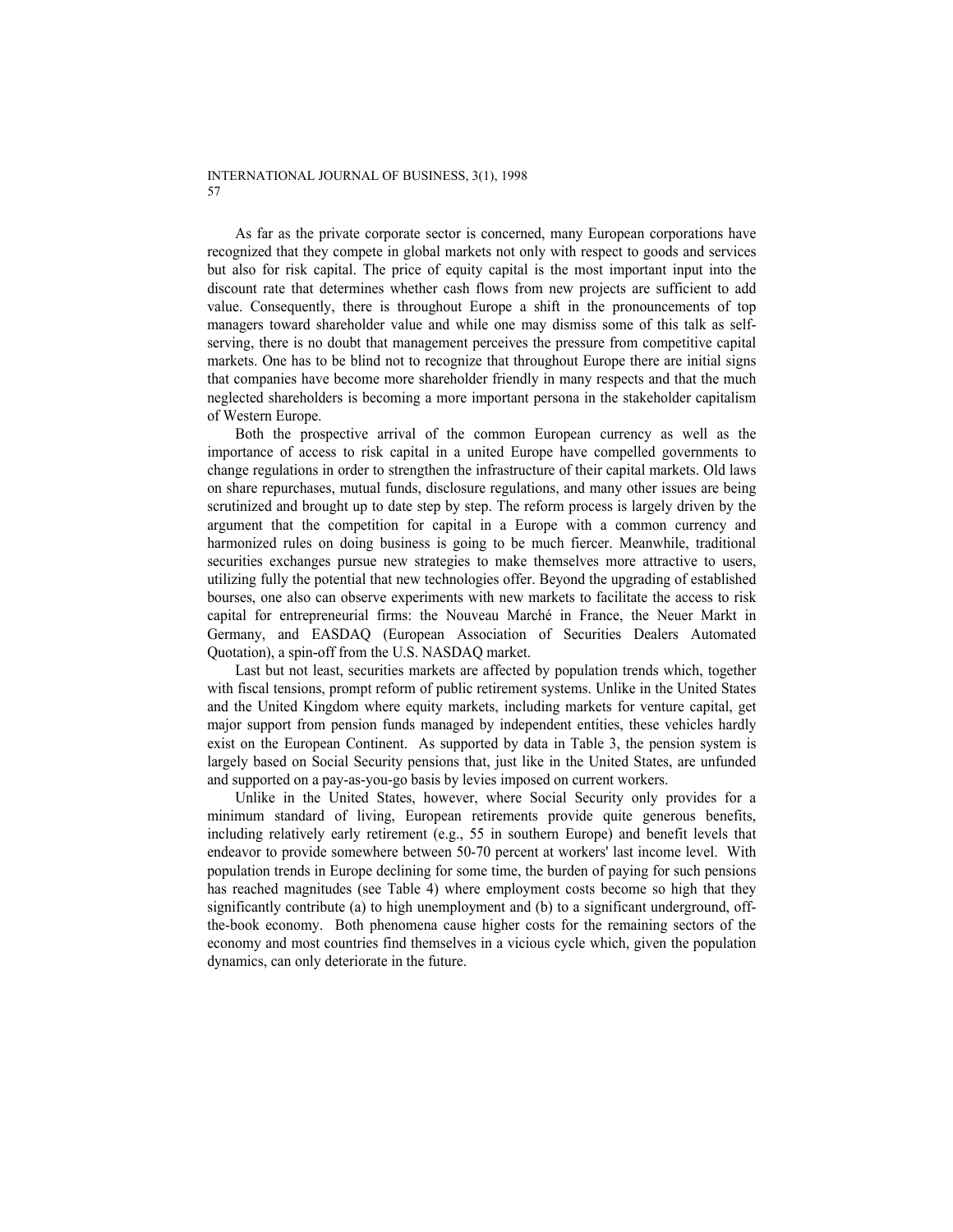|                                    | Funded Private and Public Pension                              | Inclusive Life Insurance       |
|------------------------------------|----------------------------------------------------------------|--------------------------------|
|                                    | Schemes (as % of GDP)                                          |                                |
| <b>United States</b>               | 54                                                             | NA                             |
| United Kingdom                     | 73                                                             | 144                            |
| Netherlands                        | 84                                                             | 129                            |
| Italy                              | b                                                              | 14                             |
| France                             |                                                                | 32                             |
| Germany                            |                                                                | 29                             |
| $\sim$<br>$\overline{\phantom{0}}$ | $\sim$<br>$\sim$<br>$-1$<br>$\sim$ $\sim$ $\sim$ $\sim$ $\sim$ | ------<br>$\sim$ $\sim$ $\sim$ |

**Table 3**  European Pension Systems and Financial Markets

Source: Euromoney Suppl., The 1997 Guide to Preparing for EMU, May 1997, p. 22.

Furthermore, the extent to which public Social Security pensions are supplemented by employer retirement schemes, such pension arrangements in the past simply represented general corporate obligations, largely off the balance sheet of enterprises and while they may have contributed to social peace, they also contributed to the ossification of industrial and commercial structures, because to wind up unprofitable enterprises, even though privately owned, with significant labor forces becomes politically impossible. Thus, in contrast to the United States where pension funds represent a major source of demand for securities, particularly equities, such entities are almost totally lacking in Europe and reform efforts are underway in every European country. Such measures, however, take time and we would expect few short-term effects from such measures, although in the medium and longer term there is definitely the potential for significant change.

**Table 4**  Elderly Dependency Ratio (Number of Persons Aged 65 and Over as Percentage of the People Aged 25-59)

|             | 1990 | 2020 |  |
|-------------|------|------|--|
| Austria     | 24%  | 33%  |  |
| Belgium     | 31%  | 43%  |  |
| Denmark     | 33%  | 45%  |  |
| Finland     | 27%  | 48%  |  |
| France      | 30%  | 43%  |  |
| Germany     | 29%  | 40%  |  |
| Ireland     | 28%  | 38%  |  |
| Italy       | 30%  | 45%  |  |
| Netherlands | 26%  | 40%  |  |
| Portugal    | 29%  | 37%  |  |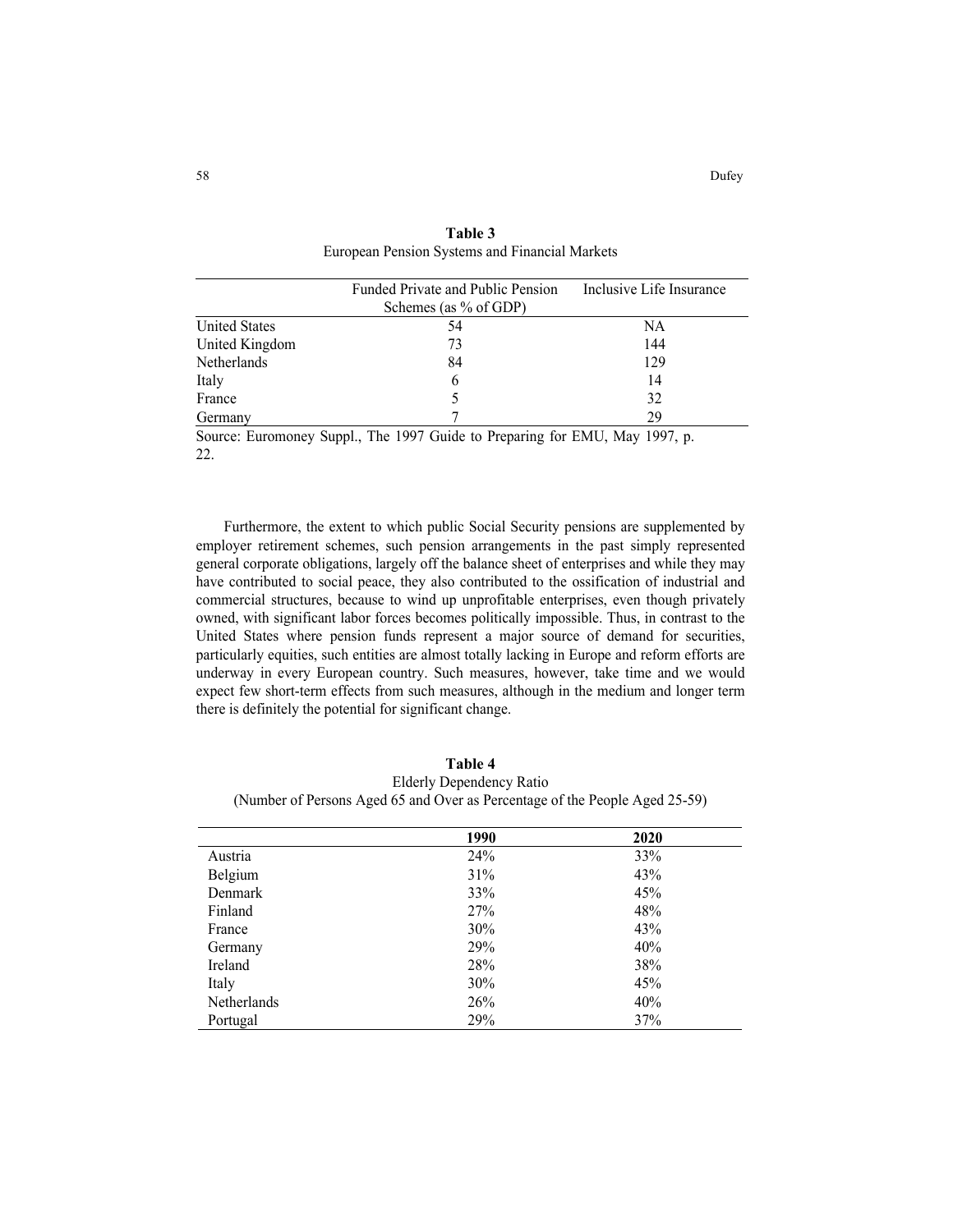| Spain                | 30% | 38% |
|----------------------|-----|-----|
| Sweden               | 38% | 48% |
| United Kingdom       | 34% | 40% |
| <b>United States</b> | 27% | 36% |
| Japan                | 24% | 55% |
|                      |     |     |

Source: Dermine, "Finanzmarkt und Portfolio Management," Jan. 11, 1997, no. 2, p. 146.

Nevertheless, the current debate on pension reform often overlooks another dimension when comparing the structure of financial intermediation with that in the United States; specifically, who will actually run these pension funds? We will address that issue in the concluding section.

### **V. The Impact of Financial Innovation**

As pointed out previously, information and communication technology had a profound effect on the financial industry worldwide, spawning a process of financial innovation. The concept of financial innovation raises two interrelated questions: first, what is the essence of financial innovation and second, are there regularities in this process or is it a random occurrence?

Financial innovation is not easy to define with precision and therefore it is not surprising that its origins are shrouded in the fog of financial history. However, it is fair to say that in the beginning of the 1970s in the United States a number of circumstances coincided that made possible a significant change in the rate at which new financial instruments, techniques and products appeared in the markets worldwide. The 1970s were a time where external events, such as the "oil shock" and the demise of the Bretton Wood system of fixed exchange rates, brought about a period of heightened volatility in financial markets. Furthermore, more investors and business firms had become exposed to fluctuating market rates, largely because they had started to expand their interests heavily across borders. Simultaneously, technology had advanced to the point where inexpensive computing power had become widespread, communications technology improved significantly, and, last but not least, some significant advances were made in financial economics in terms of contingent claims theory and financial modeling in general.

Coming from the United States and London, this change in financial markets began to take roots in Continental Europe in the 1980s and financial markets have never been the same since. Among other manifestations, these developments led to the establishment of new specialized exchanges in Chicago, New York, and London (LIFFE) and, soon after, on the Continent in Frankfurt, Paris, and Amsterdam. In addition, over-the-counter markets for many of these products started to take off.

What actually is financial innovation? Many critical observers point out correctly that the basic functions of the financial system have not changed: namely, to move funds over space, i.e., facilitate payments, to move funds over time, i.e., extend and receive credit, and to reallocate risks. Thus, every financial system continues to perform these basic functions. What has changed, however, is **how** these tasks are being done.

The technique of financial innovation is quite straight-forward: in its essence, it consists of the "unbundling" (stripping) and "bundling" (rebuilding) of various contractual elements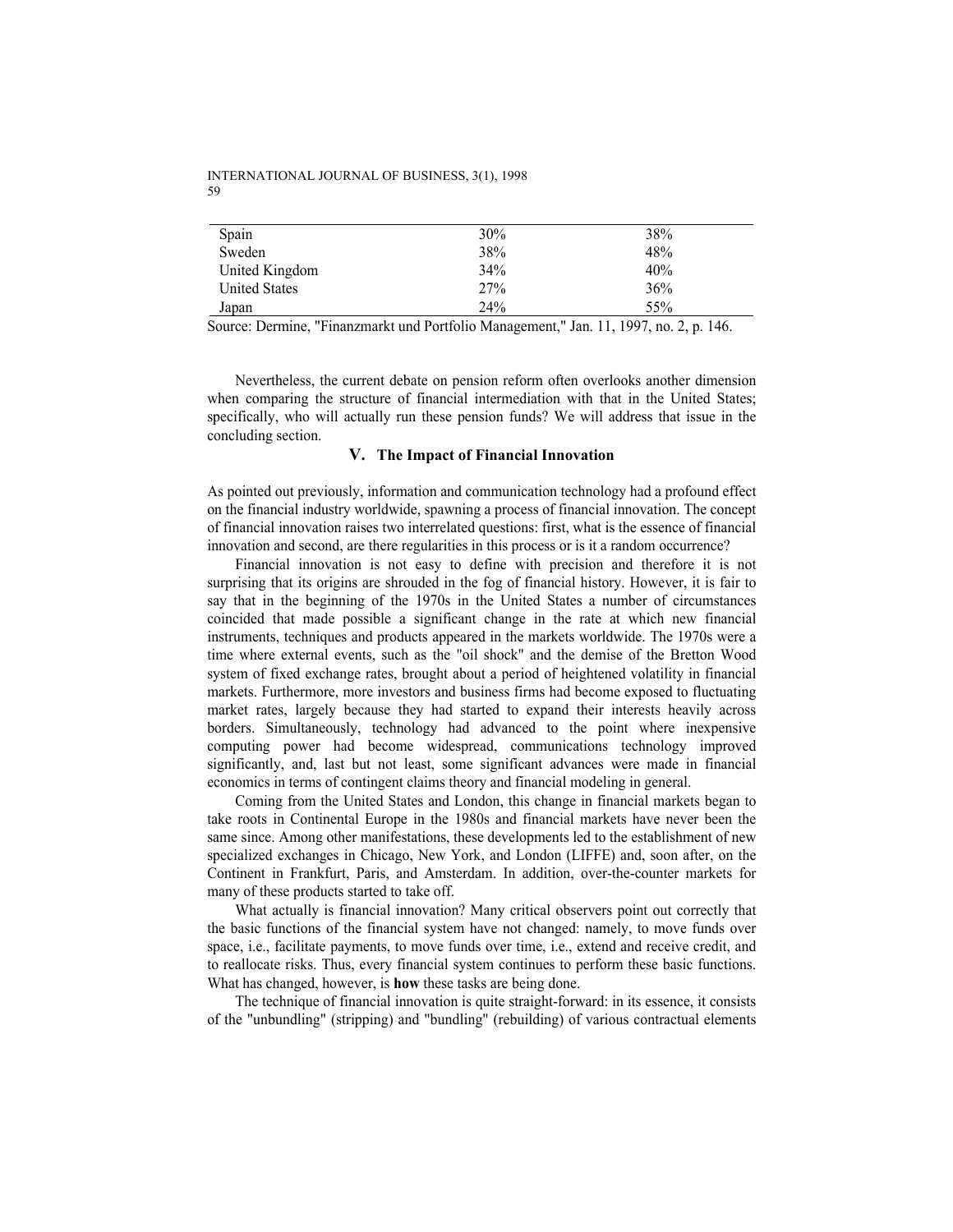that are contained in traditional financial products. Thus, a "plain vanilla" term loan may consist of contracts extending a commitment to lend funds for a specified time, involving the absorption of credit risk, interest rate risk, options on interest rates, as well as options on the value of the debtor's assets, etc. The separation of each individual element has permitted transactors to price and hedge each risk separately; thus, increasing liquidity, reducing transactions costs for users, and flexibility by facilitating the rebuilding, or "financial engineering," of contracts tailor-made to the specific needs of a market participant. Primarily, the process allows minimizing risks and features that market participants do not want in traditional products, which are really complex bundles of contracts. The mere process of generating new instruments within a relatively short period is a fascinating one and there have been a number of attempts to distill some of the regularities out of these developments, indeed there seems to be a life cycle model that explains this process. Franke [13] distinguishes four distinct facets of the process. First is the **innovation** per se, which not only comprises the original abstract idea but the packaging, hedging, and legal research that is necessary to create a new financial instrument. Early innovators will try these products out and for most people they will be quite pleased.

However, since there is hardly any legal protection for financial innovations, it is attractive for other institutions to **imitate** products and techniques, particularly if they appear to be successful. Typically, imitators have a cost advantage and will offer their products at lower prices. This increase in volume facilitates risk management, which further drives down the prices and costs. Unique in the life cycle of financial innovation is stage 3, which has been labelled **demystification**: the improvement in customers' understanding of the components of a new instrument reducing the technological gap between the producer, typically a financial institution, and its customers. The final life cycle for financial products is **standardized mass production**, which arises when knowledge has been widely diffused among banks and customers.

There is no doubt that this model of a life cycle of financial institutions makes sense of a number of observed phenomena, but it is surely a simplification, like all models. In particular, cycles of various products seem to vary greatly in length. For example, some new products have taken off and then disappeared very quickly, never to be seen again. Others, such as markets for swaps, for instance, have exhibited continued growth, although at timevarying rates.

Such observations suggest that there is more at stake here than just a cyclical phenomenon driven by institutional learning. Derivatives are uniquely suited arbitrage instruments. In fact, much of the cyclical nature of financial innovation can be explained by looking at the role of dynamic market imperfections. As discrepancies in markets open up ("windows" in the investment banker's parlance), an incentive is provided for institutions to create, to market, and to use new financial products. The very fact of the arbitrage, however, will tend to close the window of opportunity, until new shocks occur in other markets that open up new windows, providing opportunities for either the same or, more often, differently structured financial innovations.

A similar way of looking at this phenomenon is to borrow from the marketing concept of "experience goods." Such products reveal their quality and performance only after they have been tested under a variety of states and market conditions. As technical know-how has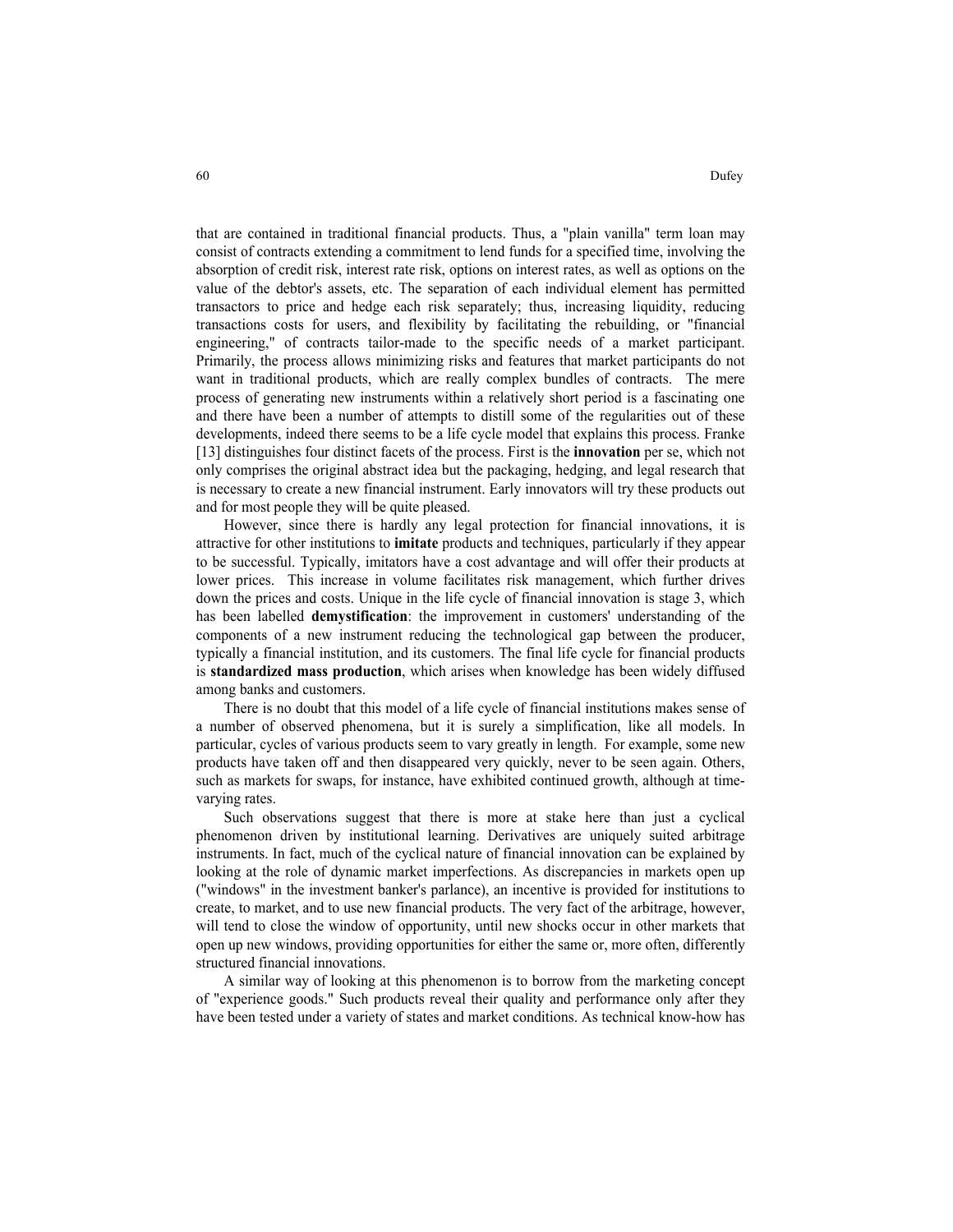spread in the financial community and as the (sometimes unpleasant) experiences by various institutions with certain instruments became well publicized, many of these products have gone through something that appears to resemble a life cycle.

While one can quibble with the precision of the life cycle theory, it points to one important fact: production of these products involves considerable investment, both intellectual as well as in organizational assets. First, it requires a fair amount of talent, both in terms of financial engineering, mathematics, knowledge of systems technology, and legal know-how. Since the creation of most of these innovative products is concerned with the managing of specific risks, appropriate hedging operations have to be established. This process alone can be very expensive. To illustrate: any institution that intends to offer option products on foreign exchange rates or interest rates in major currencies in what are now-adays 24 hour markets has to establish effectively three dealer operations around the globe in order to cover all time zones in order to perform the continuous, or dynamic hedging operations to eliminate directional (delta) and reduce volatility (gamma) risks. Each of these operations has to be fully staffed with dealers, information technology specialists, legal advisors, and sales people because to run trading operations for hedging purposes only without the natural off-sets that come with a "deal flow" from customers is too expensive. Last but not least, such operations require substantial risk capital which tends to be expensive.

What this example points to is the increasing "institutionalization" or intermediation of financial markets. Few individuals or even corporate financial executives have the time and the resources to keep track of ever more complex products and arrangements. Thus, financial innovation supports the trend toward the increasing intermediation of financial flows that we can be observed in mature markets throughout the world.

### **VI. Outlook and Conclusion**

On the basis of the considerations presented so far, we would venture essentially the following conclusions. First, because of the increasing complexity of financial products, Europe will continue on the same a trend that can be observed worldwide: increasingly channeling of financial flows through various intermediaries. Second, among these intermediaries, a greater proportion of funds will be channeled through "direct intermediaries," i.e., those without equity. Third, unlike in the United States, there are indications that in Europe virtually all financial channels will be bank affiliated, i.e., there will be much less diversity among financial service providers. Along these lines, the role of cross-border service providers will be limited to wholesale markets, as is the case already. Last but not least, the impact on corporate governance, seen purely from the perspective of changes in the financial system, will be quite limited. $3$ 

With respect to policy, these conclusions imply that governments must be very conscious of promoting open markets, both with regard to permitting entry to nontraditional suppliers of financial services as well as to attracting service providers from abroad. The objectives of making financial markets contestable implies further trade-offs between the intent to assuring consumer safety and the (unintended?) effect of protecting the competitive position of established institutions.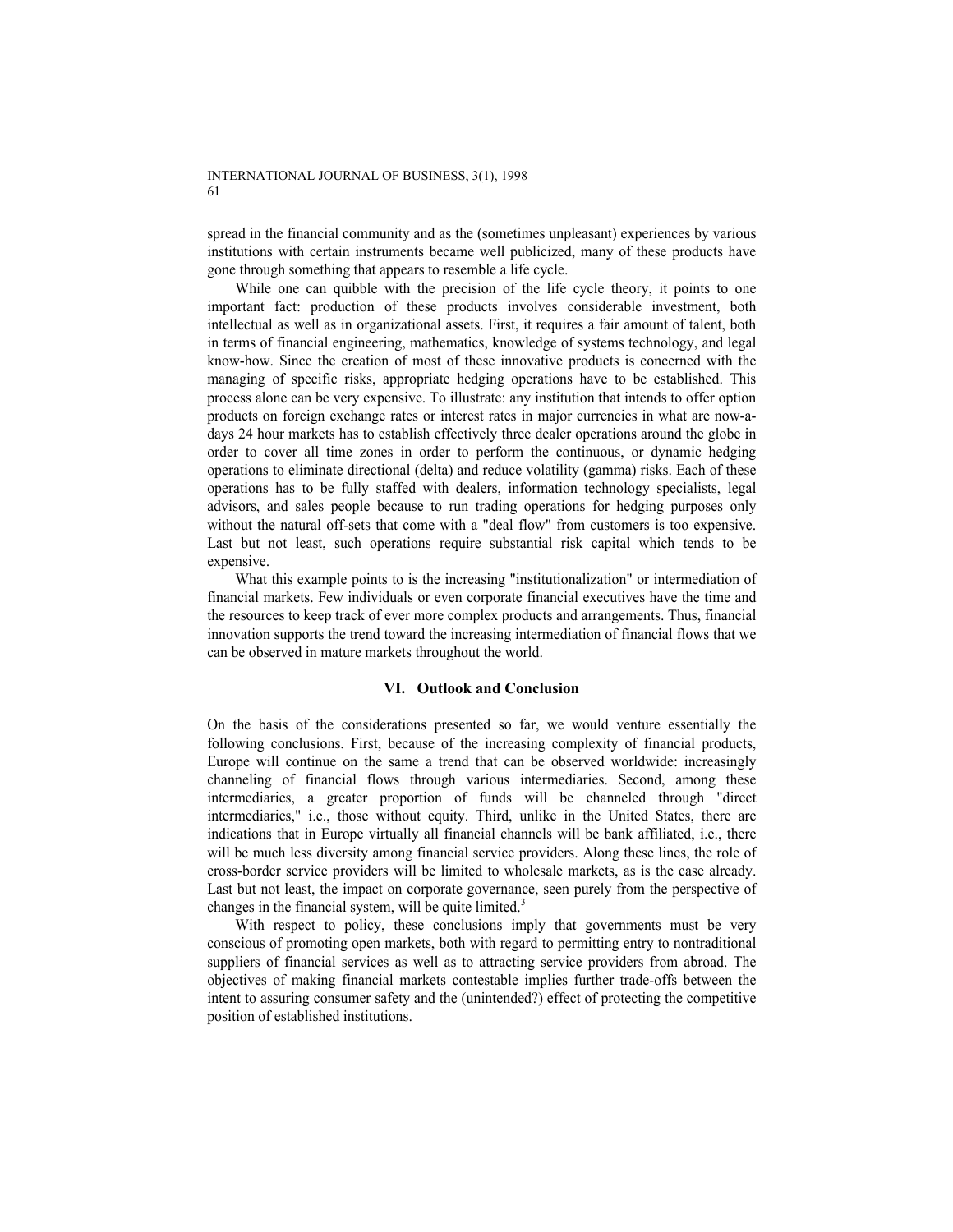### **A. Increasing Intermediation**

For decades, financial market studies have shown that in all industrialized countries there is an increasing trend toward channeling funds from savers to investors via various financial intermediaries. Many factors contribute to this trend, including the greater variety and complexity of financial instruments and products, which was pointed out above, and the need for increased hedging, diversification, and risk management in general, which can be done much more efficiently through financial institutions (see Allen and Gale [1] and Rajan [20]). There are also some indications that Europe, as elsewhere, is moving toward an increasing securitization of claims, simply because of the fact that securities are more liquid and most people value liquidity. The growth of commercial paper and note markets, which are now accessible to larger companies -- both "on-shore," i.e., in national markets, as well as "off-shore" – provides strong evidence for this movement. There is also some data emerging that observed differences in the relative importance of bond financing vs. bank loan financing between U.S. and European corporations will be narrowed by a move toward Anglo-Saxon financing patterns. Furthermore, the securitization of illiquid loans that began with the mortgage markets in the United States many years ago, and comprising now all kinds of loans and claims, is rapidly reaching Europe.<sup>4</sup>

In contrast to the United States, the institutional structure in Europe will almost entirely be bank based. There is little reason to expect that Europe will experience the dramatic changes that occurred in the United States where, within a span of a few years, obscure regional banks turned into nation-wide top-tier players (e.g., Nation's Bank), and where the nonbank finance companies, mentioned earlier, play significant roles in the financial market place. The same holds with respect to new entrants into the financial services business by entrepreneurs from nonfinancial backgrounds which, on the basis of technological advances, have gained significant market positions in the financial services industry (for example, see Schwab, Accutrade, E-trade, and others). In Germany, by comparison, almost all the new discount brokers, called "direkt banks," are, without fail, subsidiaries of established commercial universal banks. More importantly, virtually all the mutual fund business on the Continent is firmly in the hands of bank affiliated asset managers. The vast population of independent money management companies in the United States, such as Fidelity, Vanguard, Templeton, and others, to which one has to count the large state government pension funds with their corporate governance agendas, do not exist in Europe, where all significant money management companies are simply affiliates of major universal banks, typically whollyowned subsidiaries.

### **B. Contestability of Markets: Foreign Investment**

The emerging common European market for services, including financial services, and a the arrival of a common currency, might lead to the conclusion that the position of established financial institutions will be challenged by cross-border competition. So far, there is little evidence of this. Indeed, trends in the pattern of restructuring in the financial services industry that were reported for the 1980s and early 1990s in previous studies (e.g. Dufey and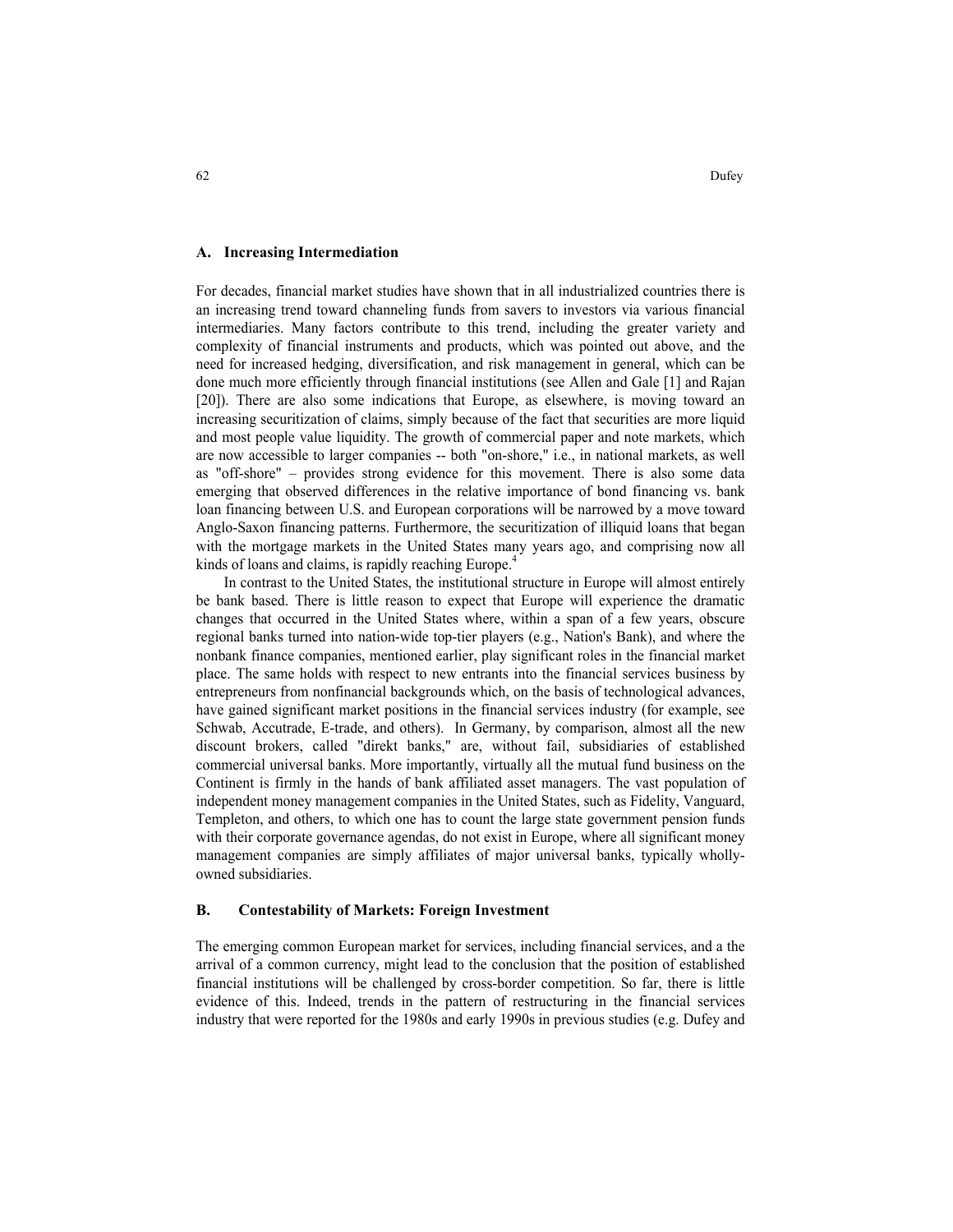Yeung [10]) have accelerated in the mid-1990s: cross-border bank mergers and acquisitions are far and few in-between and are dwarfed by intra-market mergers and consolidations. This movement is affecting all European markets and as of late, especially Germany, whose unique structure of financial intermediation had proved resistant to merger activity for a long time (see data in Table 5).

The phenomenon of relative lack of cross-border merger and acquisition activity in banking can be explained quite well with an application of foreign direct investment theory. An acquiring institution needs to have a sufficiently large advantage that allows it to overcome handicaps, given the fact that (a) the foreign acquirer has to pay more than the domestic seller and, by implication, other domestic purchasers are valuing the assets of an existing institution, and further (b) that certain categories of foreigners' operating expenses tend to be higher because of the additional cost of running and controlling operations at a distance, including the cost of expatriate management, coping with nationalism and similar factors. Beyond possessing a sufficiently powerful competitive advantage, it must be sustainable over the long run.

Unlike in the United States where bank mergers tend to yield economies of scale and scope in relatively homogeneous markets even across state lines, in Europe different tax systems, rules on collateralization, bankruptcy laws, and other legal factors, as well as language and cultural issues, make foreign direct investment in banking a very costly and risky undertaking. In commercial banking -- unlike investment banking and to a certain extent insurance -- market shares of foreign owned institutions have remained in all European markets at 3 percent or less and there has been very little change over the years (Dufey and Yeung [10]).

| Belgium | 1992 | CGER-AG (fortis)                                             |
|---------|------|--------------------------------------------------------------|
|         | 1995 | Fortis-SNCI                                                  |
|         | 1995 | KB-Bank van Roeselaere                                       |
| Denmark | 1990 | Den Danske Bank Unibank                                      |
|         |      | (Privatbanken, Sparekassen, Andelsbanken)                    |
| Finland | 1995 | KOP-Union Bank of Finaland (Merita Bank)                     |
| France  | 1996 | Crédit Agricole-Indosuez                                     |
| Germany | 1989 | LB Stuttgart - Badische Kommunale Landesbank                 |
|         | 1991 | SüdwestLB erwirbt 10% an LB RheinlandPfalz, 12,5% an der LB  |
|         |      | Schleswig-Holstein und 25% an der LB Sachsen                 |
|         | 1994 | Berliner Bank B Landesbank Berlin - Berliner Hypotheken- und |
|         |      | Pfandbriefbank                                               |
|         | 1996 | Braunschweig.-Hannoversche Hypothekenbank - Berliner         |
|         |      | Hypotheken- und Pfandbriefbank                               |
|         | 1998 | Bankgesellschaft Berlin B Norddeutsche Landesbank            |

**Table 5**  Domestic Mergers in Europe<sup>1</sup>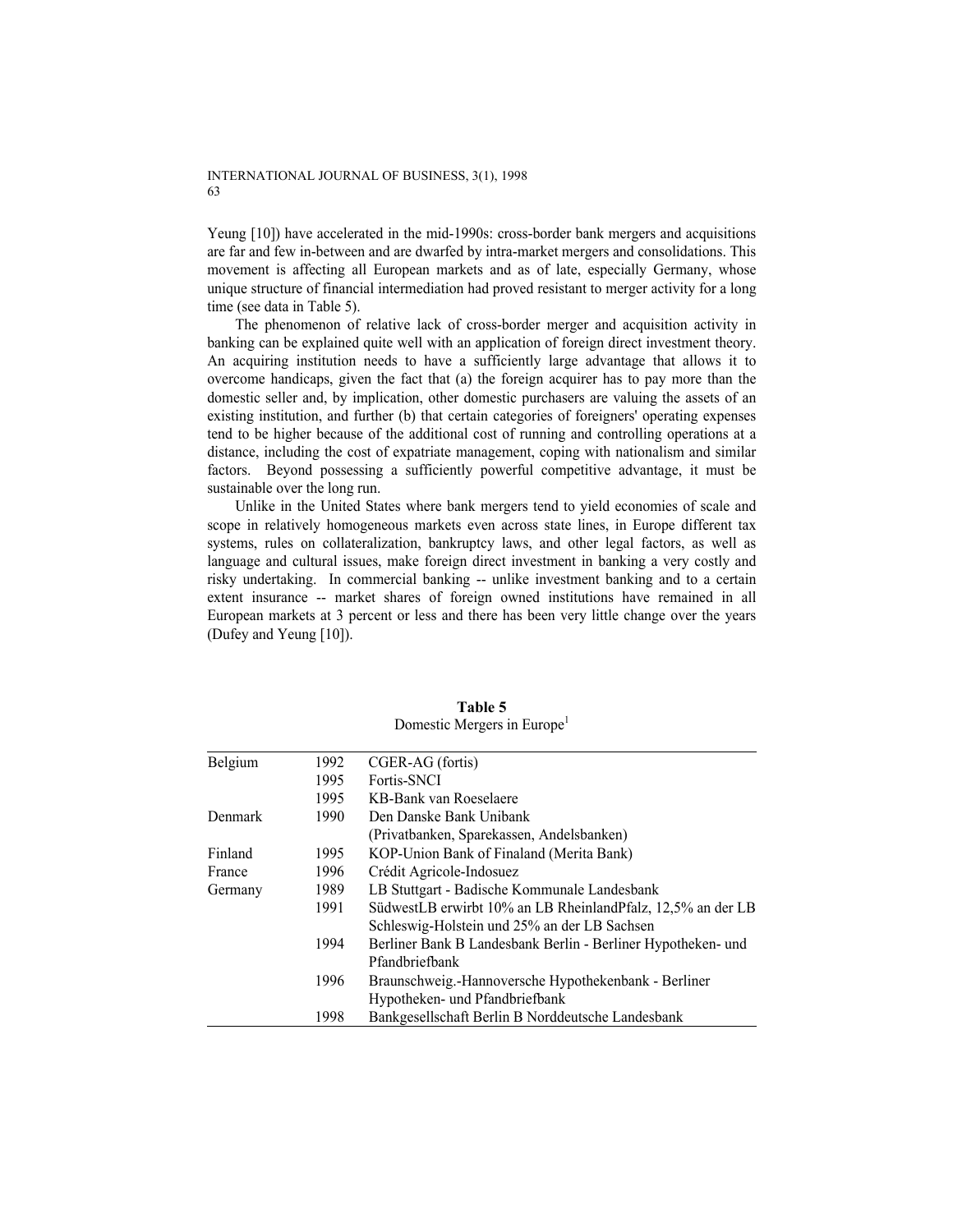| Italy       | 1992 | Banca di roma (Banco di Roma, Cassa di                                                            |
|-------------|------|---------------------------------------------------------------------------------------------------|
|             |      | Risparmio di Roma, Banco di Santo Spirito)                                                        |
|             |      | <b>IMI B CriploSan Paolo-Crediop</b>                                                              |
|             | 1995 | Credito Romagnolo (Rolo) B Credit Italiano                                                        |
| Netherlands | 1990 | ABN - AMRO                                                                                        |
|             | 1991 | NMB-PostBank-ING                                                                                  |
| Portugal    | 1995 | BCP-BPA                                                                                           |
| Spain       | 1988 | BBV (Banco de Vizcaya-Banco de Bilbao)                                                            |
|             | 1989 | Caja de Barcelona-La Caixa                                                                        |
|             | 1992 | Banco Central-Banco Hispano                                                                       |
|             | 1994 | Santander-Banesto                                                                                 |
| Sweden      | 1993 | Nordbanken-Gota Bank                                                                              |
| Switzerland | 1993 | CS-Volksbank                                                                                      |
|             |      | <sup>1</sup> Not complete. For illustration only. Source: Dermine [7], p. 146, and author's data. |

In stark contrast, foreign investment banks in all European markets have achieved substantial market shares, ranging from 20 to over 50 percent, depending on the specific business segments. It is interesting to note that all these foreign investment banks in European markets are essentially U.S. institutions, while European institutions are struggling and their cross-border role in other European markets, apart from their home market, tends to be minor, largely relegated to assisting corporate clients from their home markets.

Obviously this raises the question why American investment banks have performed so well. They have clearly no advantages in terms of cost of establishing themselves or conducting on-going business. For the most part they tend to grow de novo -- and their cost disadvantage of doing business from a distance in a politically difficult environment tends to be no better than their cousins in commercial banking. The difference in the performance between the U.S. investment and commercial banks stems from the nature of their competitive advantage: the unique capability of investment banks which is largely based on their internal culture developed in the unique environment in which they grew up in the United States under Glass-Steagall. Forced to make their money in underwriting, securities research, trading and funds management, they developed unique risk taking and risk control cultures where, to simplify somewhat, highly specialized and energetic professionals work long hours, receiving huge incentive compensation when times are good but are relentlessly laid off when overcapacity develops in their peculiar segment of the market.

Indeed, European universal commercial banks (Swiss, Germans, and Dutch in particular), after failing to develop such investment banking capabilities in-house, have tried to acquire them by purchasing Angelo-Saxon merchant banks in London and now-a-days even smaller houses in the United States, especially in the funds management area, trying to combine their capital strength as large commercial banks with the unique entrepreneurial culture of Anglo-Saxon investment houses. This mixing of cultures makes for a very precarious equilibrium and the period is too short to predict whether these experiments in business strategies will succeed. Part of the problem for any observer is the fact that these strategies have not been tested in periods of sustained down markets.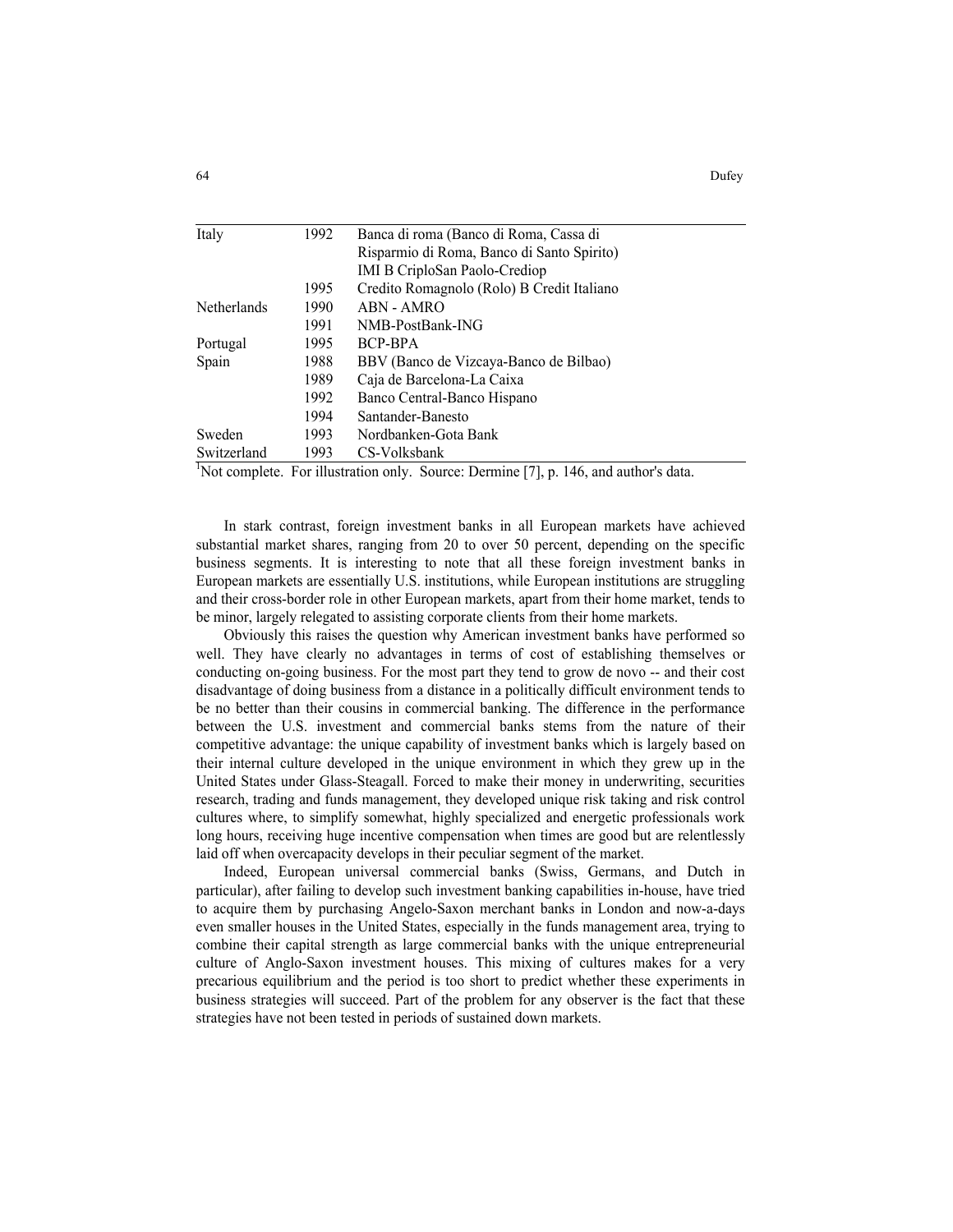### **C. Implications for Corporate Governance**

With the linkages among various major economies increasing, comparative studies of financial systems have focused attention on issues of corporate governance with its key challenge of how to channel savings from the financial market place into optimal investments within business enterprises (for recent reviews see Schleifer and Vishny [21] and Berglöf [4]). The debate has been largely concerned with the incentive mechanism that induces managers to realign their own interests with those of various providers of capital and other "stakeholders."<sup>5</sup>

Here is not the place to resolve these complex issues but to present some thoughts on how changes in financial intermediation in Europe might affect prevailing prototypes of corporate governance: the Anglo-Saxon one, based on relatively well developed securities markets, and the European system, based on the power of financial institutions. The conventional view is that the bank-based system of corporate governance is either superior, or flawed, since banks must resolve the conflict between the interests of creditors vs. shareholders by finding solutions that are either optimal, or sub-optimal, depending on the attitude of the writer relative to the power of banks in general. Not surprising, this somewhat simplified view of corporate governance has been challenged in many ways. Schmidt and Tyrell [22] in a thorough analysis of the literature and the data presented therein cast doubt on many of the factual bases on which the conventional wisdom rests. Accordingly, what really matters is whether corporate governance is determined by outsiders (providers of equity) or insiders (management, employees, banks and other creditors, other allied businesses, or governments).

These considerations put the question squarely: in whose interest is control exercised? And it is at that point where changes in financial intermediation become relevant. "How important is equity?" and "how are shareholders represented?" become the crucial questions.

When reviewing the changes in financial intermediation in Europe, the increasing role of equity capital promises significant change, a perspective focused on by Anglo-Saxon commentators. However, there are several factors that cast doubt on such outcomes. First, as pointed out above, there is no indication whatsoever that the interests of equity holders will be represented effectively by bank-affiliated intermediaries. Furthermore, as European economies have matured with fewer high-growth opportunities available, an even higher percentage of business investment will be financed internally, thus decreasing the influence of banks and strengthening the influence of management and other inside stakeholders.

In conclusion, there may well be changes in corporate governance in Europe, but one should not expect these changes to come from changes in the system of financial intermediation. All of these considerations put particular emphasis on public policy if one wants to bring about significant change in corporate governance in Europe (see on this point the paper by U. Hommel in this volume of the journal). What is needed in particular are rules that make it easier for new entrants into the business of financial intermediation, particularly the securities business. Most importantly what is needed are rules facilitating a market for corporate control. Whether the European body politic is ready to accept such radical changes with their implications for possible disruptions and change, is a question that goes far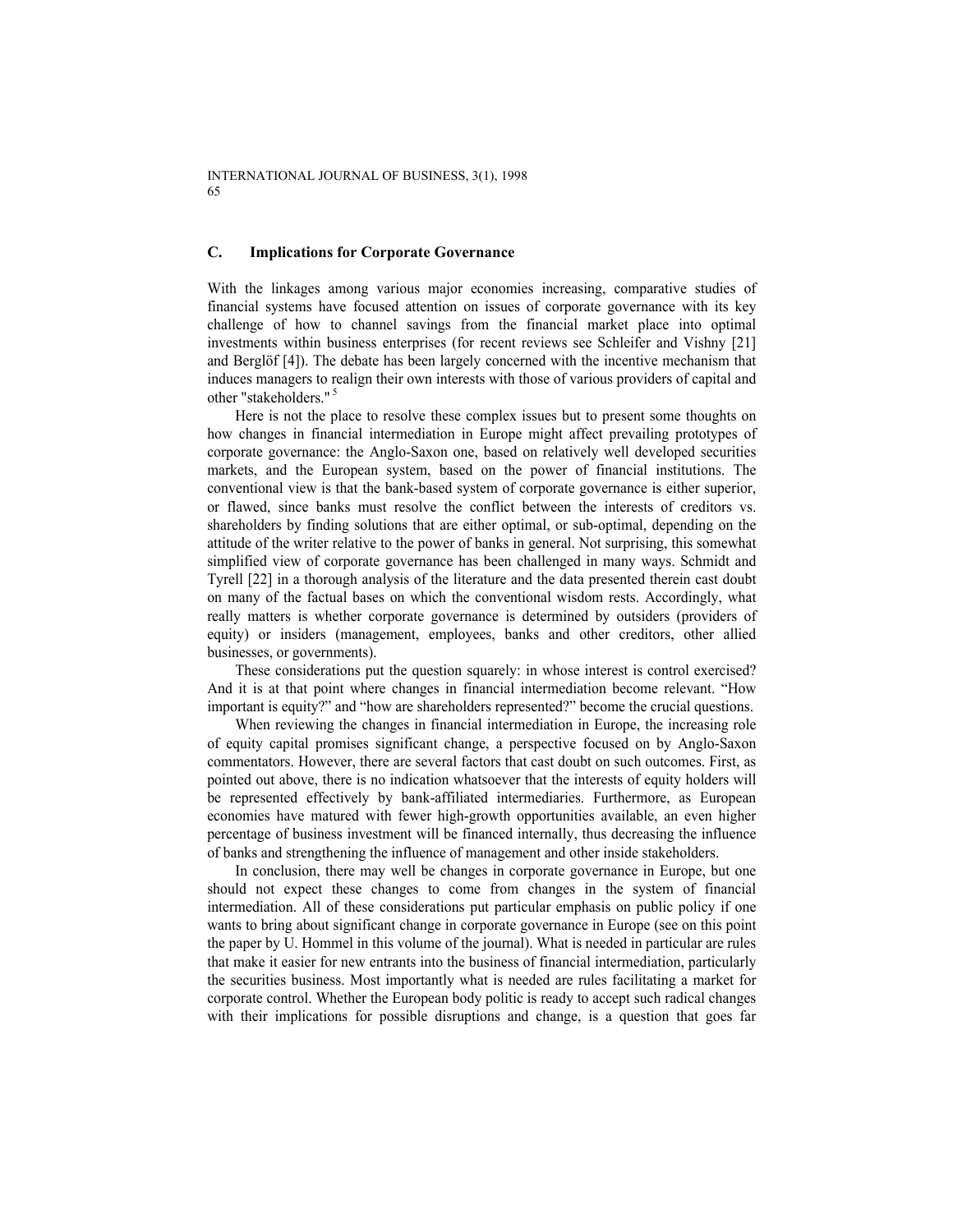beyond this paper.

### **NOTES**

- 1. While national financial systems among Continental Europe have a number of commonalities and basic features which are the subject of this paper, significant national differences have always existed and will be given short shrift.
- 2. For a different perspective see Deutsche Morgan Grenfell [8] and Prati and Schinasi [19].
- 3. This, of course, is not to say that other forces will not bring about changes in corporate governance.
- 4. Admittedly with some government help through the Congressional-sponsored financing institutions, such as Fannie Mae and Freddie Mac.
- 5. Like so many times before, this debate has precursors in the discussion regarding the resolution of "agency issues" and appropriate corporate objectives.

### **REFERENCES**

- [1] Allen, Franklin and Gale, Douglas. (1985). "A Welfare Comparison of Intermediaries and Financial Markets in Germany and the US," *European Economic Review*, 39, 179-209.
- [2] Allen, Franklin and Gale, Douglas. (1998). Comparative *Financial Systems: Competition vs. Insurance*, Oxford University Press, (forthcoming).
- [3] Bakker, Age, "Comments on McCauley and White." (1997). In Masson, Paul R.; Krueger, Thomas H.; and Turtelboom, Bart G. (eds.), *EMU and the International Monetary System*, International Monetary Fund.
- [4] Berglöf, Eric. (1977). "Reforming Corporate Governance: Redirecting the European Agenda," *Economic Policy*, (April), 93-123.
- [5] Calomiris, Charles W. (1997). "On the Convergence of U.S. Banks to International Norms in Corporate Banking," Paper presented at the 15<sup>th</sup> International Seminar on the New Institutional Economics, June 4-6, 1997, Wallerfangen/Saar, Germany.
- [6] Coleman, William D. (1996). *Financial Services, Globalization and Domestic Policy Change*, St. Martin's Press, Inc.
- [7] Dermine, Jean. (1997). "European Banking With A Single Currency," *Financial Markets and Portfolio Management*, (Jan. 11), no. 2, 140-184.
- [8] Deutsche Morgan Grenfell. (1997). *German Equities*, (Oct.), 11.
- [9] Dufey, Gunter. (1997). "Transformation of Banks and Bank Services: Comment," *Journal of Institutional and Theoretical Economics*, (forthcoming).
- [10] Dufey, Gunter and Yeung, Bernard. (1993). "Impact on EC 92 on European Banking: A Foreign Direct Investment Perspective," *Journal of Multinational Financial Management*, 2, 3/4, 11-31.
- [11] Dufey, Gunter, "Banking in the EC After 1992." (1992). In Adams, W. James (ed.). *Singular Europe: Economy and Polity of the European Community 1992*, University of Michigan Press.